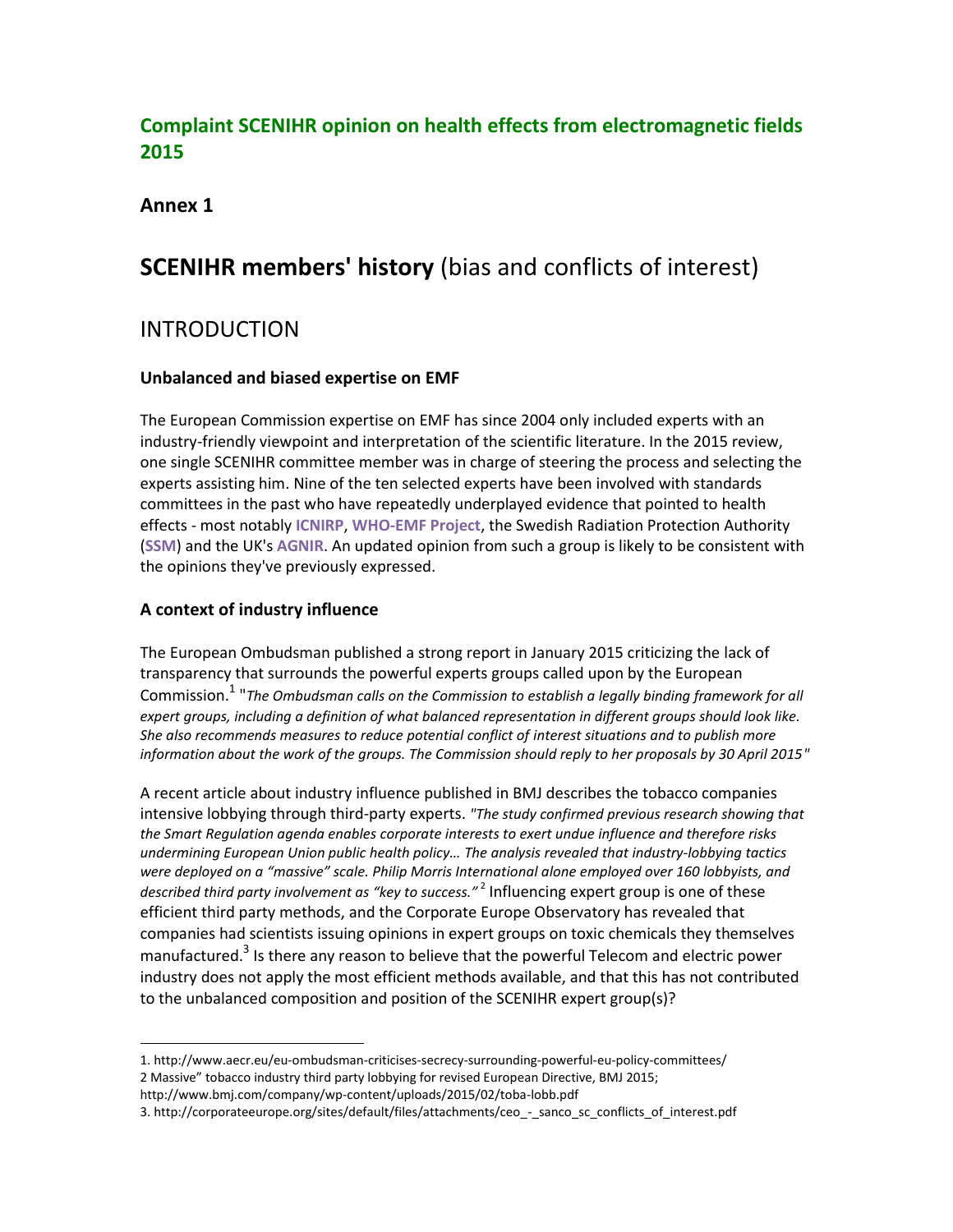# SCENIHR 2015 EMF working group experts

#### **Prof. Samaras Theodoros**

**Lack of independence and impartiality:** Repeatedly affirming there are no health risks (specialist in technical aspects). Received funding for development of a library management system based on radiofrequency fields. Advisor to Vodaphone, Panaphone, Athens. Associate member of IEEE<sup>4</sup> an industry dominated organization which has also sponsored several of his publications. Associate member of IEEE<sup>5</sup> an industry dominated organization which has also sponsored several of his publications.

**Non declared conflicts of interest:** Former employee of and present advisor to IT'IS Foundation an organization funded by major telecom companies. <sup>6</sup> Dr. Samaras is "a long-term friend and colleague of the IT'IS foundation".<sup>7</sup> Dr. Samaras is "a long-term friend and colleague of the IT'IS foundation".<sup>8</sup> COST BM 0704 management participant for which IT'IS Foundation was appointed as the Grant Holder.

#### **Prof. Anssi Auvinen**

**Lack of independence and impartiality:** Repeatedly concluded there are no health risks Funding from telecom industry for COSMOS study (MMF, Mobile Manufacturers Forum). Previous funding for Interphone study from GSM Association and MMF, and from a Finish research program financed by Nokia, TeliaSonera, Elisa, DNA. Member ICNIRP

# **Prof. Dr. Heidi Danker- Hopfe**

**Lack of independence and impartiality:** Repeatedly concluded there are no health risks

# **Dr. Kjell Hansson Mild**

 $\overline{a}$ 

**Lack of independence and impartiality:** Repeatedly concluded there are no health risks from wifi and mobile masts. (Recognizes a brain tumour risk from mobile phone use – however his opinion in this aspect has not been documented in the SCENIHR report). Member of TeliaSonera advisory expert group for which he is paid (compare Mr Mattsson). Member COST BM0704 for which IT'IS is grant holder.

<sup>4</sup> [http://ieeexplore.ieee.org/xpl/login.jsp?tp=&arnumber=5940202&url=http%3A%2F%2Fieeexplore.ieee.org%2Fiel5%](http://ieeexplore.ieee.org/xpl/login.jsp?tp=&arnumber=5940202&url=http%3A%2F%2Fieeexplore.ieee.org%2Fiel5%2F7727%2F5730210%2F05940202.pdf%3Farnumber%3D5940202) [2F7727%2F5730210%2F05940202.pdf%3Farnumber%3D5940202](http://ieeexplore.ieee.org/xpl/login.jsp?tp=&arnumber=5940202&url=http%3A%2F%2Fieeexplore.ieee.org%2Fiel5%2F7727%2F5730210%2F05940202.pdf%3Farnumber%3D5940202)

<sup>5</sup> [http://ieeexplore.ieee.org/xpl/login.jsp?tp=&arnumber=5940202&url=http%3A%2F%2Fieeexplore.ieee.org%2Fiel5%](http://ieeexplore.ieee.org/xpl/login.jsp?tp=&arnumber=5940202&url=http%3A%2F%2Fieeexplore.ieee.org%2Fiel5%2F7727%2F5730210%2F05940202.pdf%3Farnumber%3D5940202) [2F7727%2F5730210%2F05940202.pdf%3Farnumber%3D5940202](http://ieeexplore.ieee.org/xpl/login.jsp?tp=&arnumber=5940202&url=http%3A%2F%2Fieeexplore.ieee.org%2Fiel5%2F7727%2F5730210%2F05940202.pdf%3Farnumber%3D5940202)

<sup>6</sup> IT'IS Foundation annual report 2012

<sup>7</sup> http://www.itis.ethz.ch/news-events/news/awards/award-for-best-scientific-paper-presented-by-a-student-atbioem2013/

<sup>8</sup> http://www.itis.ethz.ch/news-events/news/awards/award-for-best-scientific-paper-presented-by-a-student-atbioem2013/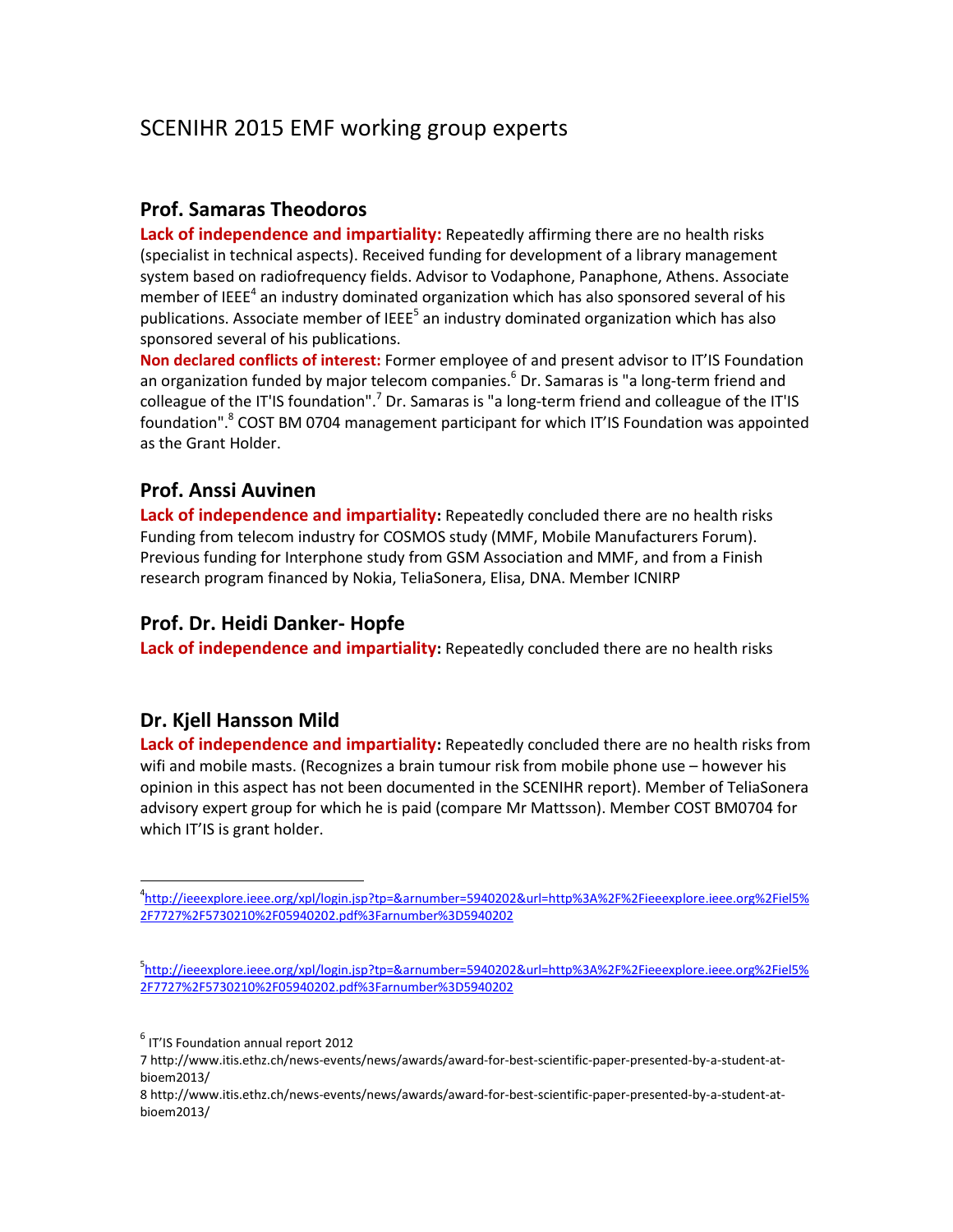### **Prof. Mats- Olof Mattsson**

**Lack of independence and impartiality**: Repeatedly concluded there are no health risks Received funding from FGF, (German Telecom industry organisation)**.** Member of Telia Sonera advisory expert group (like Mr Mild). Member of ICNIRP.

**Non declared conflicts of interest:** Mr Mattsson is employed by [AIT Austrian Institute of](http://www.researchgate.net/institution/AIT_Austrian_Institute_of_Technology)  Technology but failed to declare that the **[Federation of Austrian Industries](http://www.researchgate.net/institution/AIT_Austrian_Institute_of_Technology)** owns 49.54% of AIT. 9 [\(Mr Mattsson only declared](http://www.researchgate.net/institution/AIT_Austrian_Institute_of_Technology) **AIT** ownership by [Federal Ministry for Transport, Innovation](http://www.bmvit.gv.at/en/index.html)  [and Technology\)](http://www.bmvit.gv.at/en/index.html). AIT is a company that provides research and technological development to realize basic innovations for the next generation of infrastructure related technologies in the fields of Health & Environment, **Energy, Mobility** and Safety & Security. Mr Mattson also declared that he does not receive compensation from TeliaSonera for participating in its advisory group, a statement that seems unlikely (TeliaSonera is the largest telecom operator in Sweden and Finland)

#### **Dr. Hannu Norppa**

**Lack of independence and impartiality**: Repeatedly concluded there are no health risks

#### **Dr. James Rubin**

**Lack of independence and impartiality**: Repeatedly affirming psychological causes of Electrohypersensitivity and no health effects**.** Research funding from MTHR UK, a research program partly funded by the telecommunication industry (Mobile Manufacturers Forum, MMF).

# **Dr. Maria Rosaria Scarfi**

**Lack of independence and impartiality**: Repeatedly concluded there are no health risks Funding from industry (Telecom Italia and CTIA -wireless industry). Member of Cost BM0704 for which IT'IS is grant holder. Member of Italian Electrotechnical Committee on EMF (an Italian standardization organization); consulting expert **ICNIRP**.

# **Dr. Joachim Schüz**

**Lack of independence and impartiality** Repeatedly concluded there are no health risks Funding from Danish Mobile Phone operators for the start up of the Danish Cohort study on mobile phone use and brain tumours, referred to in the SCENIHR report as evidence against risks. COST BM0704 Management Committee member, for which IT'IS is a grant holder. Participated in Interphone that received half of its funding from GSM Association and Mobile Manufactures Forum, MMF. Currently participating in the Cosmos study<sup>10</sup>, which is also funded by telecom industry. Previous funding from EPRI, an American organization funded by the electric industry.

 $\overline{\phantom{a}}$ 

<sup>&</sup>lt;sup>9</sup> http://www.ait.ac.at/about-us/?L=1

<sup>10.</sup> <http://www.thecosmosproject.org/partners.php>